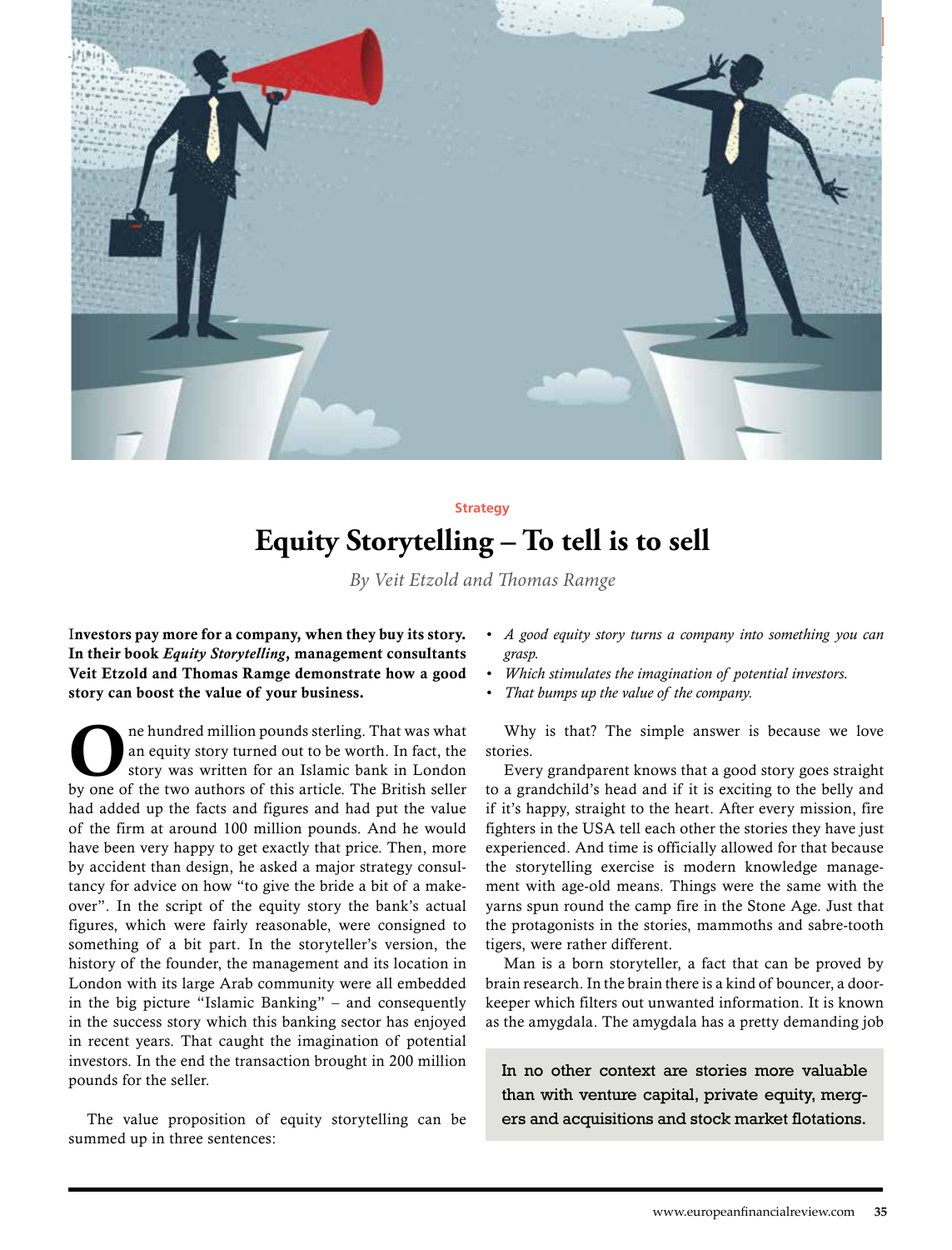since it has to protect us from data overload, from being swamped with information. And because ever since the Stone Age we have told each other our "best practices" in the form of stories, the amygdala shows no mercy in booting out anything that does not sound like a story. Fact-laden lectures and dull PowerPoint charts are treated as undesirables.

In no other context are stories more valuable than with venture capital, private equity, mergers and acquisitions and stock market flotations. For all those who wish to sell a company, it is well worth becoming well acquainted with the techniques of those who literally make their living from selling stories. Three professional skills are requited:

- 1. Recognising potential for positioning the company uniquely
- 2. Moulding diverse facts and story elements into an exciting story
- 3. Telling the story to the addressee so that he "buys it".

It might also be called Think – Tell – Sell.

#### Think

Anyone wishing to tell company stories with the aim of bumping up the value first has to do his analytic homework. This includes understanding all the elements in a manner fit for storytelling: understanding the company itself, its founder, its business model and its products and/ or interaction with customers. And of course all these components have to be contrasted with the competitor, whom in accordance with good storytelling tradition we shall call the "villain".

Here it is important first of all to do your homework. In ice skating that would be the compulsory figures; the right story and performance would be the free style.

Equity storytelling starts with a portfolio analysis. Where does the hero of the story stand – the company that you wish





to sell? A portfolio matrix is a good starting point. That of the Boston Consulting Group is the classic case (see Illustration) What is your company?

Naturally, it's best to be a "star". As long as the star is still a star, selling is a no-brainer. You should tailor the story round the market leadership, the high profits and the uniqueness of the product and, above all, not sell your baby too cheaply. But if you should have a sneaking suspicion that your star might one day metamorphose into a "dog", focus on the advantages that the company still offers and on the possible synergy effects that will permit the star to continue in its stellar state in combination with another company.

# **4** Anyone wishing to tell company stories with the aim of bumping up the value first has to do his analytic homework." with the aim of bumping up the value first has to do his analytic homework.**"**

If your company constitutes a cash cow, you should stop and think whether you actually want to sell it at all. It would be more astute to keep on milking it for as long as it brings in money for the company. The ongoing proceeds that you can generate (discounted) with the cash cow might be much higher than a possible selling price and you should hang on to the cash cow.

If you are a "question mark", then the vision and the possibilities of the company are the main aspect of the story. You show what a lot has been achieved so far and argue that with an injection of finance you could grow a lot faster and be more successful and profitable.

However, should you be a "dog", things can be tough. "If the company is so great, why do you want to sell it?" is a question you are often asked by investors in such situations. Here you have to align the story of the dog even more closely with the strength of the buyer and stress possible synergy effects.

Regarding competition a simple analysis of the "5 forces" based on Porter is a help. Admittedly an old tool but one that is still very effective:

Who are your direct **competitors** and how can they harm your business model? Who are your customers? Do they accept higher prices or are they used to getting cheap products? What suppliers do you need and how must you negotiate with them? What new operators can make life hard for you, such as happened with established airlines and the budget carriers? And what substitutes are there, meaning companies which do not offer the same as you and are thus not direct competitors, but nevertheless might still make your service redundant or your product something that can be dispensed with?

When you have clearly positioned your product and know the "five forces", you can move on to the first part of the free skating: the story!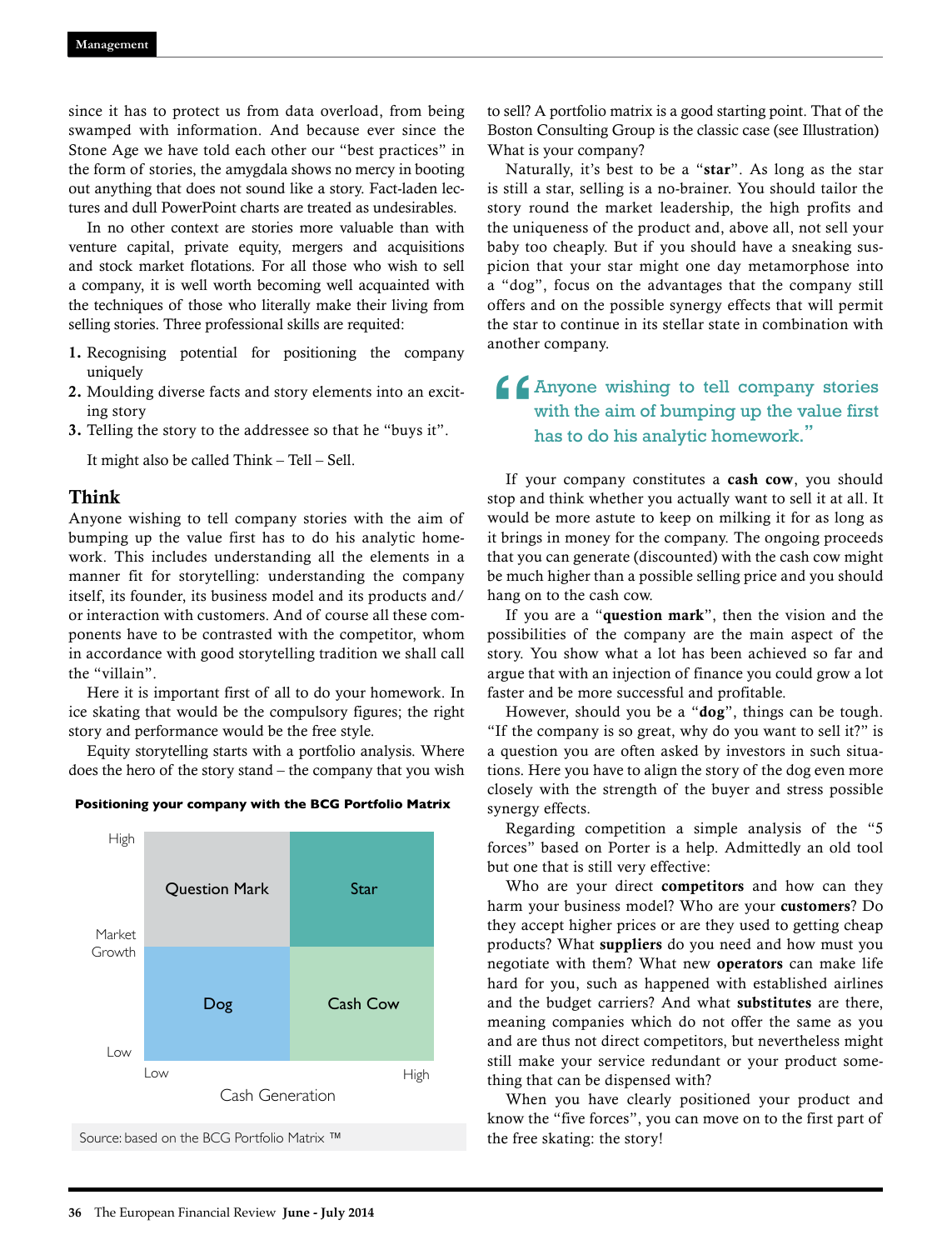

Something that is part of every good story, but is nearly always missing in the communication between company and society, is the hero and villain of a story. Yet in sales pitches communication takes place as if this threat did not exist. As if everything in the firm had always proceeded smoothly.

## Tell

Things are no different for an equity storyteller than for a novelist: if the story traces the development of a young talent to a mature hero, not forgetting to describe how the villain was vanquished, then it will be sure to capture the attention of the potential investor. Three factors are required here to be successful:

## 1.Message and messenger – tell your story

In the case of a start-up that was built up from scratch by the founder, this is a strategy that should really be taken for granted: linking the personal history of the founder with the start-up. It should be but it isn't. In our practical consultancy work we have repeatedly experienced that even the owners of companies that are to be sold to private equity firms tell the story of their company as if it had nothing to do with them personally. But, unfortunately, a story that has nothing to do with the person relating it meets with disbelief. The "doorkeeper" in the brain requires a concrete person he can assign the story to. "You don't believe the messenger if you don't believe the message." A thrilling personal story about the founder with all the highs and lows is a perfect visiting card for creating interest and trust. And the good news is that deep down inside everybody has an exciting story to tell. These treasures just have to be brought to the surface.

#### 2.The elevator pitch – be convincing from the word go

"You never get a second chance to make a first impression", as the saying goes in management and particularly in human resources. Unfortunately, this often gets forgotten in sales negotiations and pitches. The first sentence of a short presentation in sales talks or an elevator pitch is often so boring, hackneyed and vacuous that the listener no longer feels any need to carry on listening. We have met with founders and proprietors who start their pitch with a market analysis that some consultancy or other has drawn up. Apart from the fact that the question then arises what exactly the firm wants to sell (the company or the consultancy), such an opening is dull and trite and what is more has absolutely nothing to do with the firm. But that is fatal. Normally a listener is prepared to allow an advance of three minutes on trust. After that, when it gets boring, he switches off. And what is said in the middle is forgotten. That is why the beginning of all places needs a provocative statement or a big claim or a good story. Anyone who fails to attract attention at the start of a story has lost out for good.

A thrilling personal story about the founder with all the highs and lows is a perfect visiting card for creating interest and trust.

#### 3. No story without a hero and no hero without a villain!

Something that is part of every good story, but is nearly always missing in the communication between company and society, is the hero and villain of a story. Every story needs a hero. And every hero needs a villain. No Adam and Eve without the devil, no Luke Skywalker without Darth Vader, no Superman without Lex Luthor.

Yet in sales pitches communication takes place as if this threat did not exist. As if everything in the firm had always proceeded smoothly. Apart from being implausible (when does everything always go according to plan?), a founder team that has already successfully withstood a few storms (bad guys), creates more trust on the part of investors than a bunch of whippersnappers who seem quite undeservedly to have had everything handed to them on a plate. Good storytelling also helps to tackle frankly and head-on dangers for the company without descending into fatalism. A "villain" also helps to create a "what if" situation, which provides the necessary urgency, both in project implementations and in sales situations. What will happen if the prospective purchaser does not buy? And what opportunities is he passing up?

## Sell

Unfortunately a wonderfully conceived equity story loses its value if the founder/CEO/head of communications makes a poor job of telling it. Experience in our consultancy projects repeatedly shows that at presentations most founders and business decision-makers tend to be self-taught. And they would often benefit from serving a traineeship with the TED talkers. Because TED talks are outstandingly well-suited as a source of inspiration and a construction manual for equity pitches. The TED keynote speakers are (almost) always convincing on three levels:

- 1. An authentic personality
- 2. A well-structured story will wellweighted contents which can also be summed up in a core message
- 3. An impressive staging

In dozens of consultancy cases it has been our experience that in the search for capital it is those who are truly convinced of their idea that win